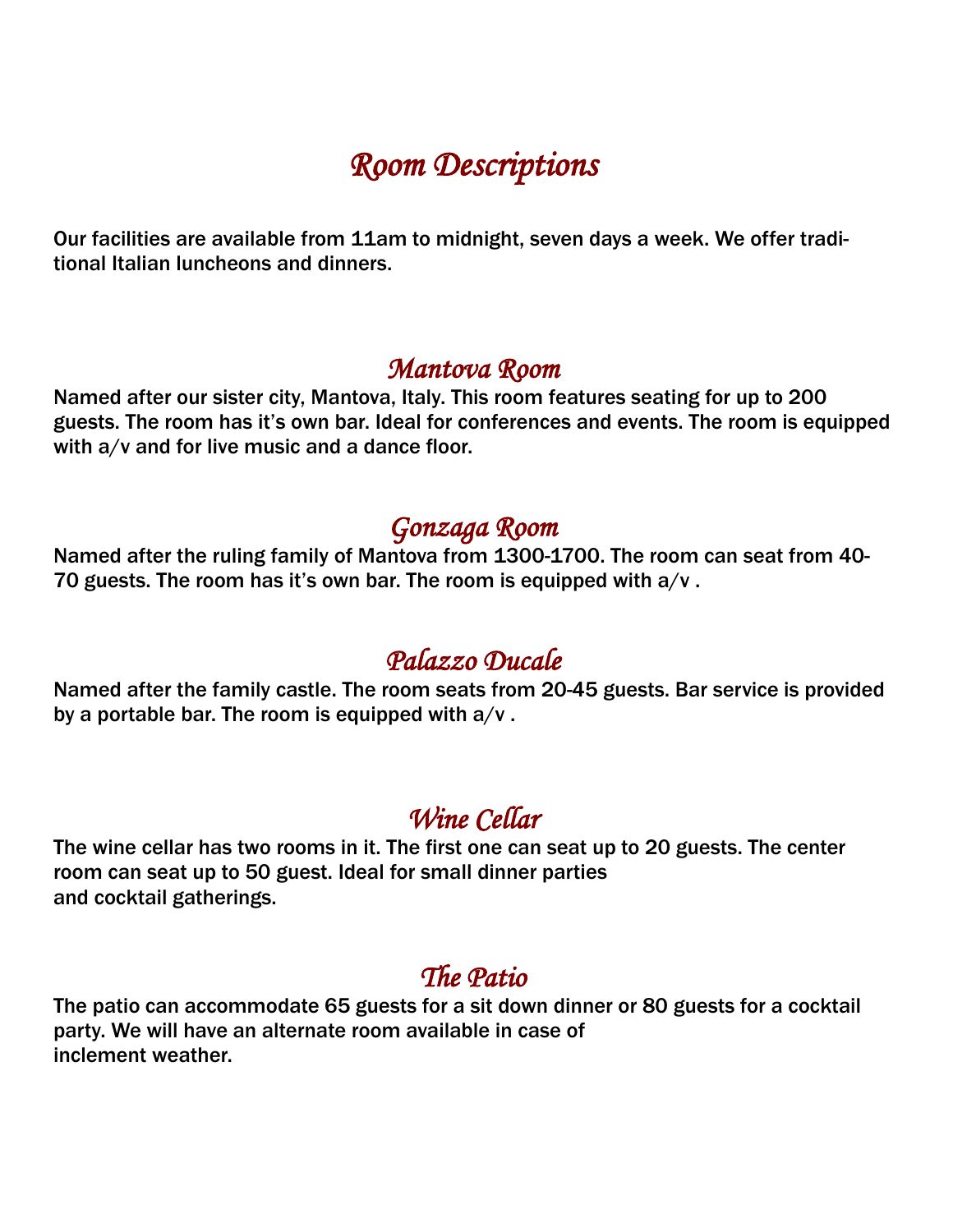### *Dining Rooms Capacities and Fees*

| Dining room               | <b>Capacity</b> | <b>Design</b> | Deposit* | Food and beverage minimums** |                     |
|---------------------------|-----------------|---------------|----------|------------------------------|---------------------|
|                           |                 |               |          | <b>Sun-Thur</b>              | Fri, Sat & Holidays |
| <b>Palazzo Ducale</b>     | 20-45           | Tables/Booths | \$500    | \$500                        | \$700 for 3 hours   |
| Gonzaga Room              | 60-80           | Tables/Booths | \$1000   | \$1000                       | \$1200 for 3 hours  |
| <b>Mantova Room</b>       | 180             | Tables/Booths | \$2000   | \$2200                       | \$2500 for 5 hours  |
| <b>Wine Cellar Center</b> | 25-45           | <b>Tables</b> | \$500    | \$500                        | \$700 for 3 hours   |
| <b>Wine Cellar Left</b>   | 15-20           | <b>Tables</b> | \$250    | 250<br>\$.                   | \$400 for 2 hours   |
| <b>Entire Wine Cellar</b> | 70-80           | <b>Tables</b> | \$750    | 750<br>\$.                   | \$1200 for 3 hours  |
| Patio                     | 60              | <b>Tables</b> | \$1000   | \$1000                       | \$1500 for 3 hours  |

\*Deposits are required at time of reservation. Deposits are NON-REFUNDABLE. Deposits will be applied towards your food and beverage bill.

\*\* All rooms require a food and beverage minimum, which is the amount needed to be spent in that room on that day. All food, hosted beverages and cash bar go towards the food and beverage minimum. The minimum does NOT include room rental, a/v charges, gratuity or sales tax.

 Minimum food and beverage sales required for time frame indicated. If you would like to have the room for a longer period of time, there is an additional food and beverage sales requirement of \$250.00 per hour.

We recommend that you come to our restaurant and view the facilities with the banquet manager. The banquet manager will be able to walk you through the facilities and answer any questions that you may have.

#### *Private Room Setup Fees*

Room setup fees are based on the allotted time allowed per room (typically for three hours with the exception of the Mantova Room (5 hours). An additional rental fee of \$100/hour will be charged for additional time. Standard room setup includes tables, table cloths (dinners only), linen w/silverware and cleanup. Room setup charges are per room. For example, if you wish to use the wine cellar for cocktails and then move to the Gonzaga room for dinner, there would be 2 room setup charges.

For parties 24 and under- \$ 75.00

There is a \$ 150.00 room setup charge for parties of up 25– 50 guests.

There is a \$ 250.00 room setup charge for parties of 51-75.

There is a \$ 350.00 room setup charge for parties Of 76– 100

There is a \$ 450.00 room setup charge for parties of 101-160

There is a \$ 600.00 room setup charge for parties over 160

### *Table Arrangements*

- The Mantova Room
	- For parties of 160 or less, the Mantova room is furnished with round tables and booths
	- For parties over 161 guests, the Mantova room will be furnished with rectangular tables and booths.
- Gonzaga and Palazzo room are furnished with round tables and booths. If you desire rectangular or cocktail tables, there is an additional fee of \$20/table.
- The wine cellar and patio are furnished with rectangular tables.
- Table arrangement maps are available upon request.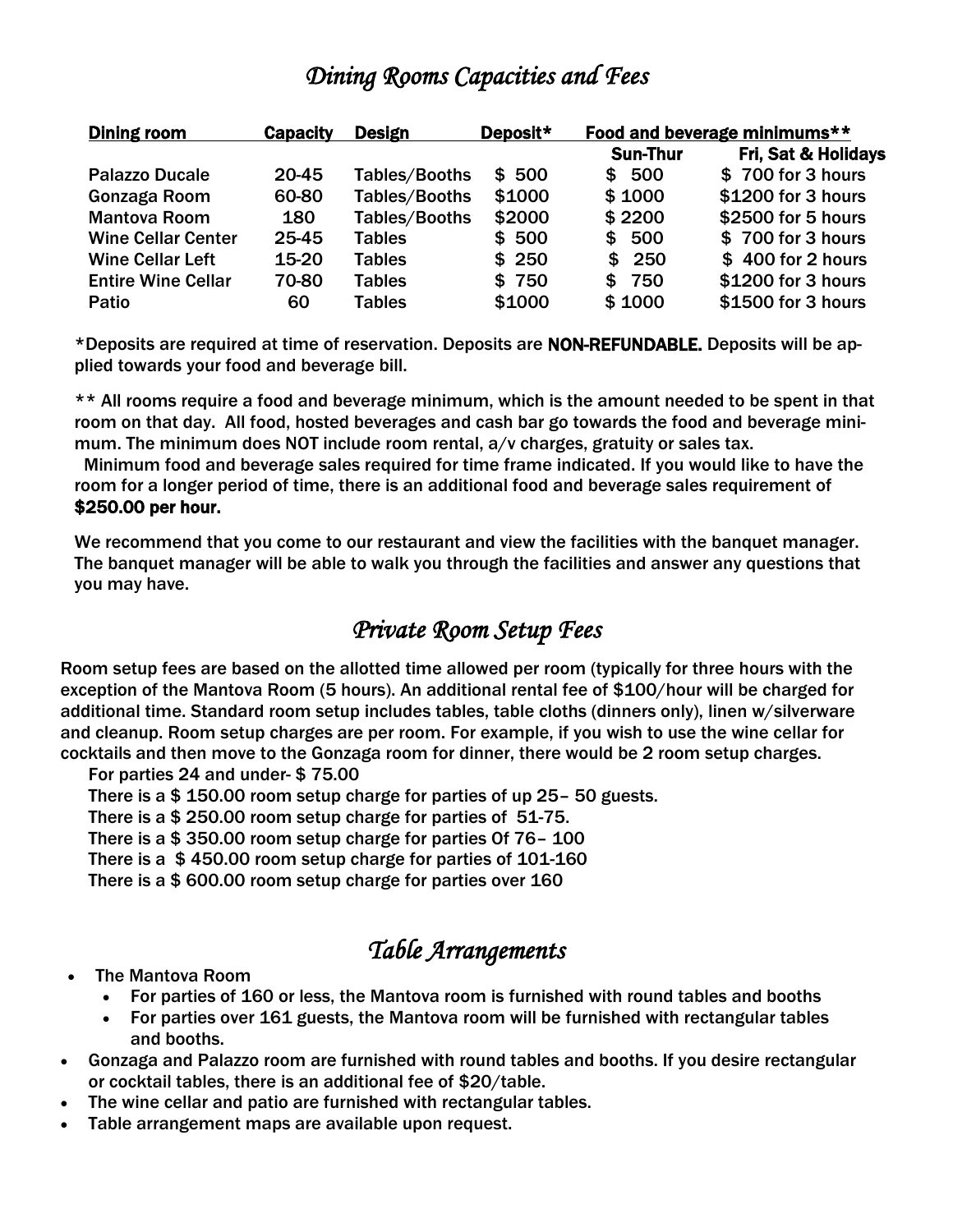### *Audio/Visual/Music*

Porta Bella's Mantova, Gonzaga and Palazzo rooms have 72-inch monitors that may be used in conjunction with presentations.

If you wish to use our audio/visual, you must provide a laptop with your files.

Audio/visual equipment hookup is available for a \$ 100.00 fee.

Audio/visual equipment is not available for the patio.

 If you wish to use our speaker system to amplify your recorded music from an electronic device, there is a \$100.00 hookup charge. Speaker systems are only available in the Mantova, Gonzaga and Palazzo rooms. Guests are responsible for any damages to our speaker system.

If you would like a dance floor with your recorded music, there is a \$ 300.00 setup charge. Dance floors are only available with the Mantova Room rental.

Live music (band or DJ) is only available in the Mantova Room in conjunction with a dinner event. Music may be played up to 12am. All music must be pre-approved by Porta Bella.

As per Madison entertainment licensing, security personnel will be required. Security must be provided 1 hour prior to the start of the music until 1 hour after the event. All security personnel will be arranged through Porta Bella.

There is a \$600.00 live entertainment fee to have dancing and live music for 3 hours. This fee includes setting up the dance floor, hiring security personnel and staffing of two bartenders. Additional bartenders will cost \$ 50.00 per hour.

If you wish to have music for a longer period, the fee is \$200.00 per additional hour.

DJs or bands must provide their own speakers and amplifiers. DJs and bands must provide current ASCAP and BMI licensing certification.

 DJs or bands and their music must have prior approval from Porta Bella management. They are required to meet with the banquet manager and sign a letter of agreement.

Karaoke systems must have their own speakers.

Fire Department regulations prohibits the use of pyrotechnics.

 DJ's and live music is the responsibility of the party's host. Any damages or fines will be the host's responsibility. Porta Bella will NOT be held responsible for damages or fines

#### *Decorating*

 Decorations are limited to table centerpieces. Candles are limited to tea candles or battery operated candles.

No decorations may be attached to the walls or ceiling.

 No glitter or confetti will be allowed. Additional fees will be charged to cleanup any glitter or confetti. (\$ 50.00 charge))

 Pre party decorating must be coordinated two weeks prior to the event with the banquet manager. All decorations and setup parties must come through our loading dock located at 446 W Gilman St. All decorating is the responsibility of the party's host. If you would like help

 from the Porta staff, there will be a \$20.00/staff hour service charge. All decorations must be removed prior to departure. The restaurant will dispose of any item left in the rooms

#### *Linen Linen*

 Ivory tablecloths and burgundy linen napkins are furnished for sit down dinners with the exception of the patio.

 If you wish to have different colored tablecloths or napkins, they are available for an additional cost of \$ 2/person.

Linen service for cocktail parties is available at an additional cost (\$2/person)